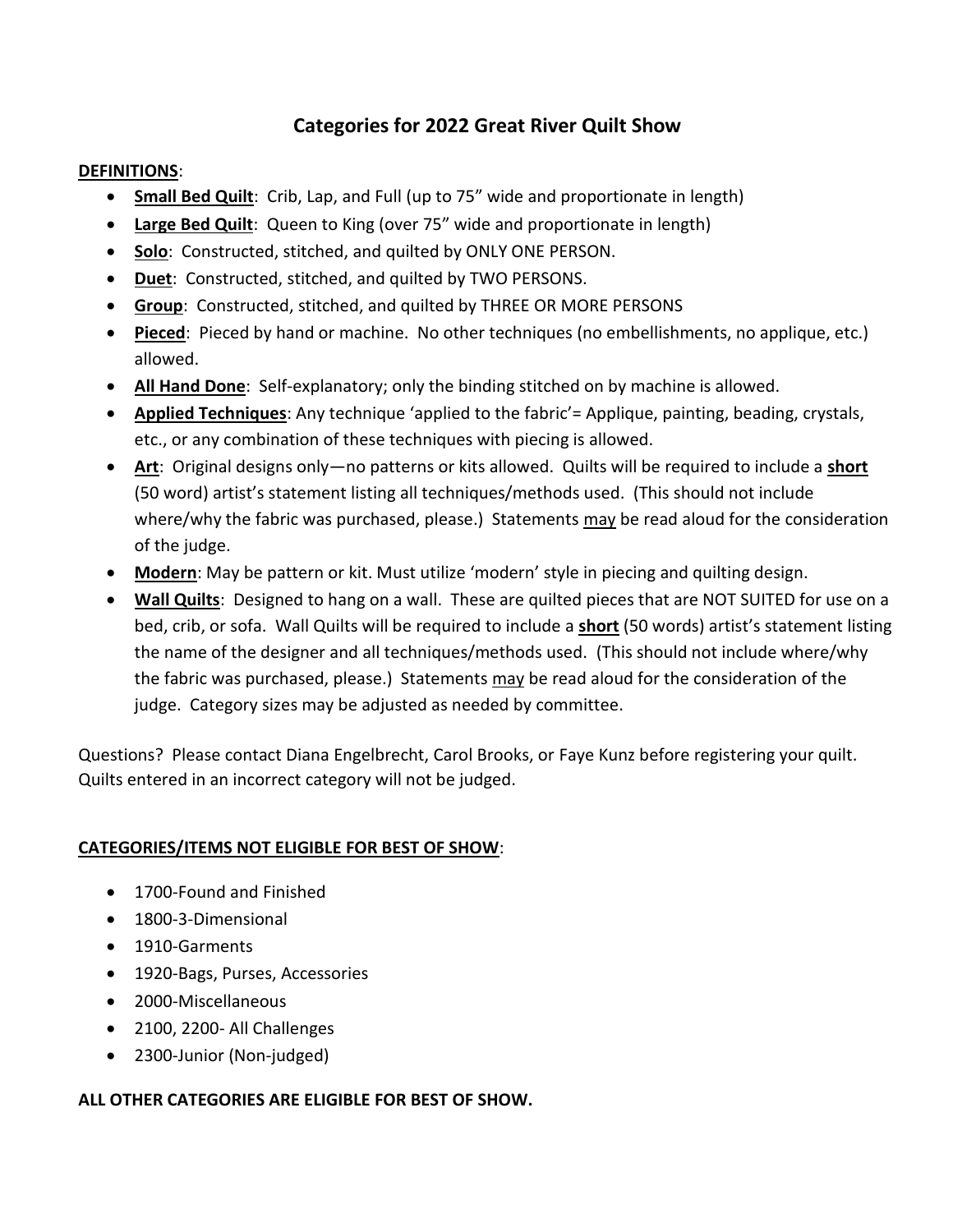**1100- All Hand Made:** Must be made entirely by hand with no machine sewing/quilting other than sewing the binding to the front of the quilt. All sizes, techniques, makers allowed.

**Small Bed Quilts**: Used on a bed, crib, or sofa. Quilts up to (and including) 75" wide and proportional in length.

**1110- Small Solo, Pieced:** One person made top and quilted it. **Only** piecing allowed, no applique or embellishments of any kind will be allowed.

**1120- Small Solo, Applied Techniques**: One person made top and quilted it. All applique, painting, embellishments, combination of techniques with piecing, etc. allowed, as well as entirely appliqued quilts, whole cloth quilts and those quilts without batting such as crazy quilts, wool quilts and cathedral windows.

**1130- Small Duet, Pieced:** Two persons worked on any part of making the quilt. **Only** piecing allowed, no applique or embellishments of any kind will be allowed.

**1140- Small Duet, Applied Techniques:** Two persons worked on any part of making the quilt. All applique, painting, embellishments, combination of techniques with piecing, etc. allowed, as well as entirely appliqued quilts, whole cloth quilts and those quilts without batting such as crazy quilts, wool quilts and cathedral windows.

**Large Bed Quilts**: Used on a bed. Quilts wider than 75" and proportional in length.

**1210- Large Solo, Pieced:** One person made top and quilted it. **Only** piecing allowed, no applique or embellishments of any kind will be allowed.

**1220- Large Solo, Applied Techniques:** One person made top and quilted it. All applique, painting, embellishments, combination of techniques with piecing, etc. allowed, as well as entirely appliqued quilts, whole cloth quilts and those quilts without batting such as crazy quilts, wool quilts and cathedral windows.

**1230- Large Duet, Pieced:** Two persons worked on any part of making the quilt. **Only** piecing allowed, no applique or embellishments of any kind will be allowed.

**1240- Large Duet, Applied Techniques:** Two persons worked on any part of making the quilt. All applique, painting, embellishments, combination of techniques with piecing, etc. allowed, as well as entirely appliqued quilts, whole cloth quilts and those quilts without batting such as crazy quilts, wool quilts and cathedral windows.

**1300- Group Quilts:** Quilts that have been made and/or quilted by **THREE OR MORE** persons. All sizes, all techniques.

**1400- Miniature:** Quilts will have all aspects of the quilt reduced in scale from a full-sized quilt. Maximum size is 24" x 24". All techniques, all makers.

**1500- Modern**: Quilt must reflect some of the following characteristics: Asymmetry of design, improvisational piecing, bold colors, on-trend color combinations, and graphic prints, use of negative space, unconventional block structures, or reinterpreted traditional blocks. Quilting designs should reiterate modern theme. All sizes, techniques, and makers allowed.